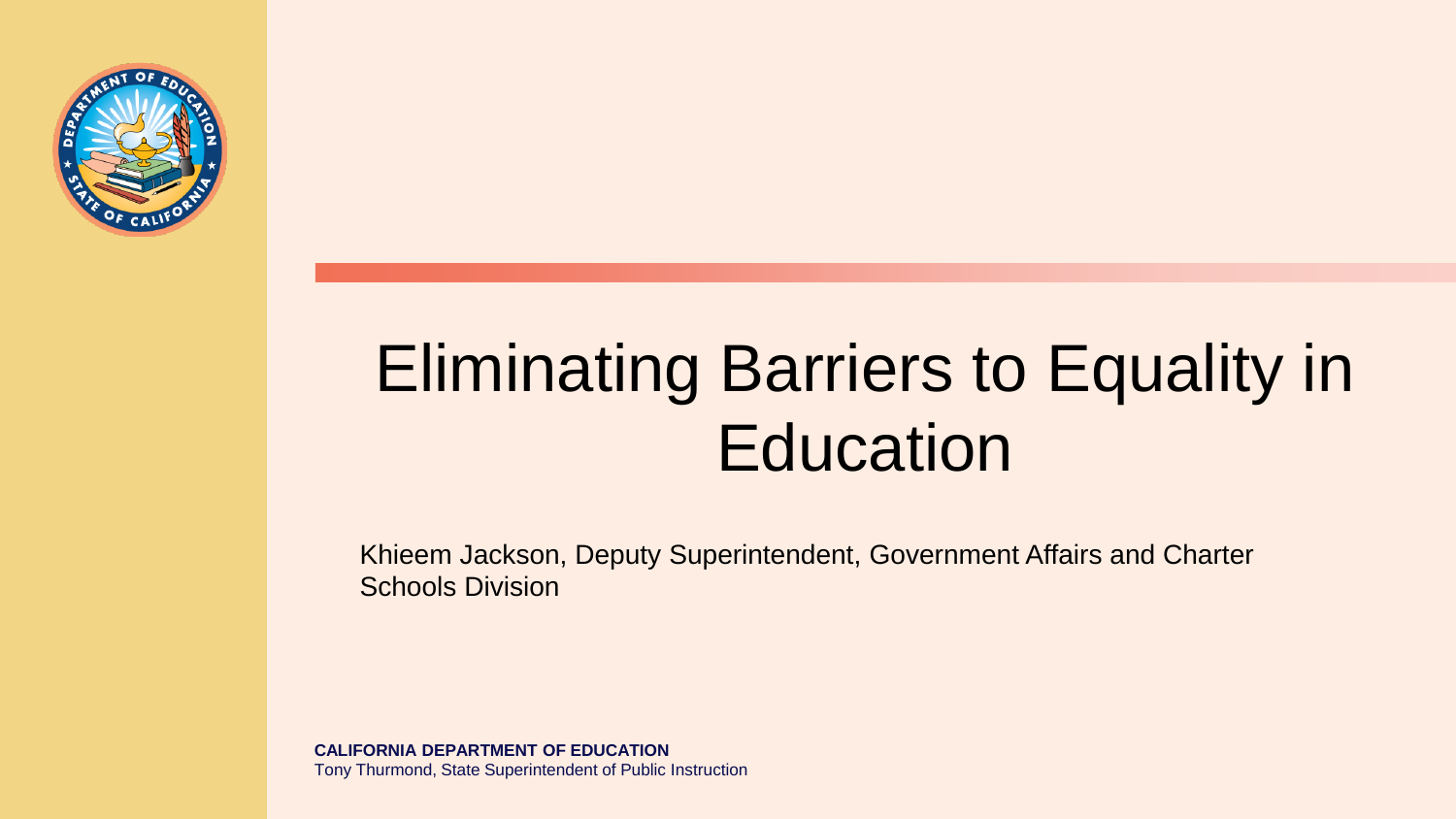

#### California: Above and Beyond Title IX

It is the policy of the State of California that all persons, regardless of gender should enjoy freedom from discrimination of any kind in the educational institutions of the state. California *Education Code*, sections 221.5–231.5, known as the Sex Equity in Education Act expand upon gender equity and Title IX laws.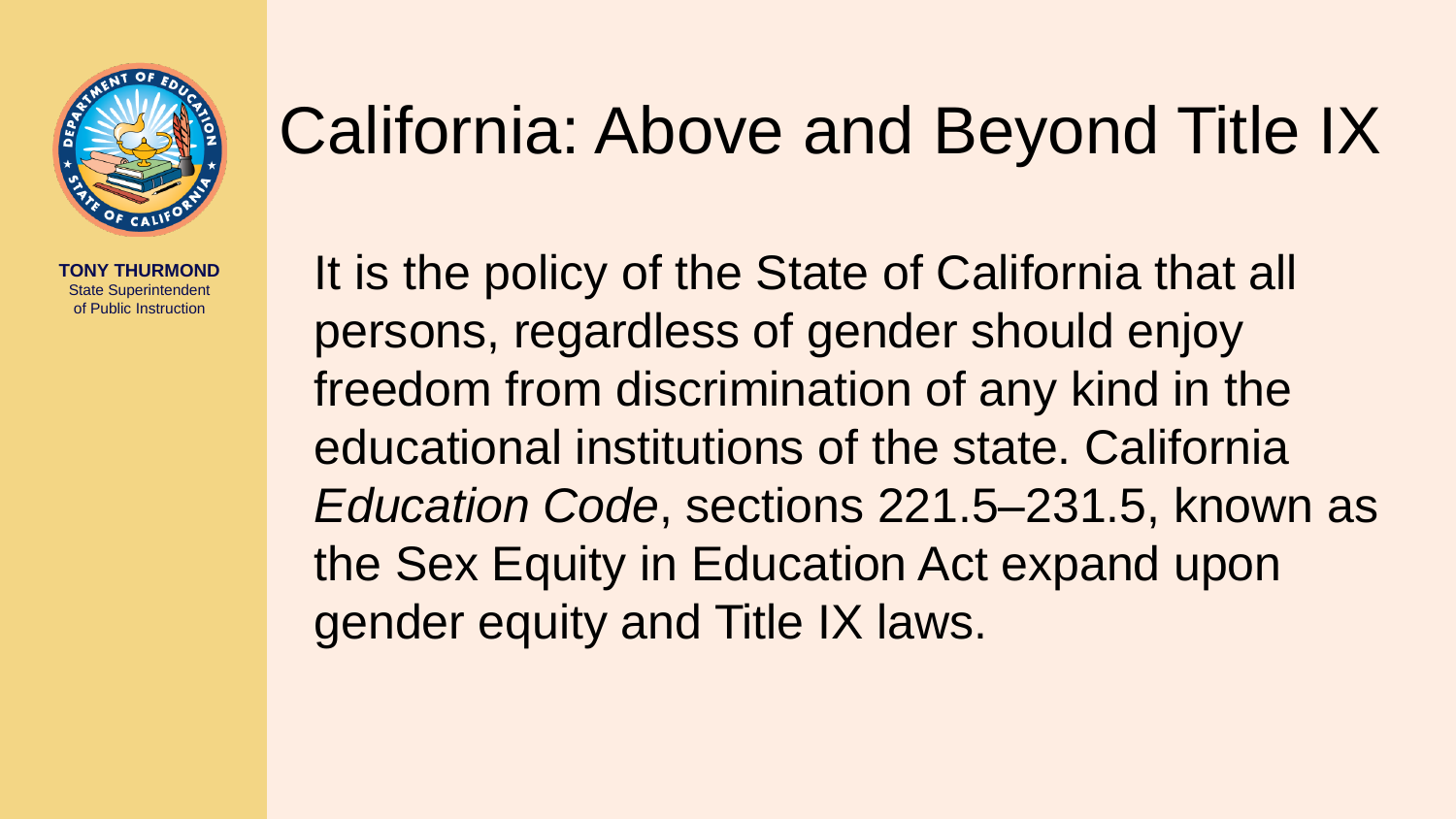

# Ensuring Equity

- The California Department of Education formally monitors educational equity through:
	- –Educational Equity Reviews
	- –Civil Rights Reviews
	- –Uniform Complaint Procedures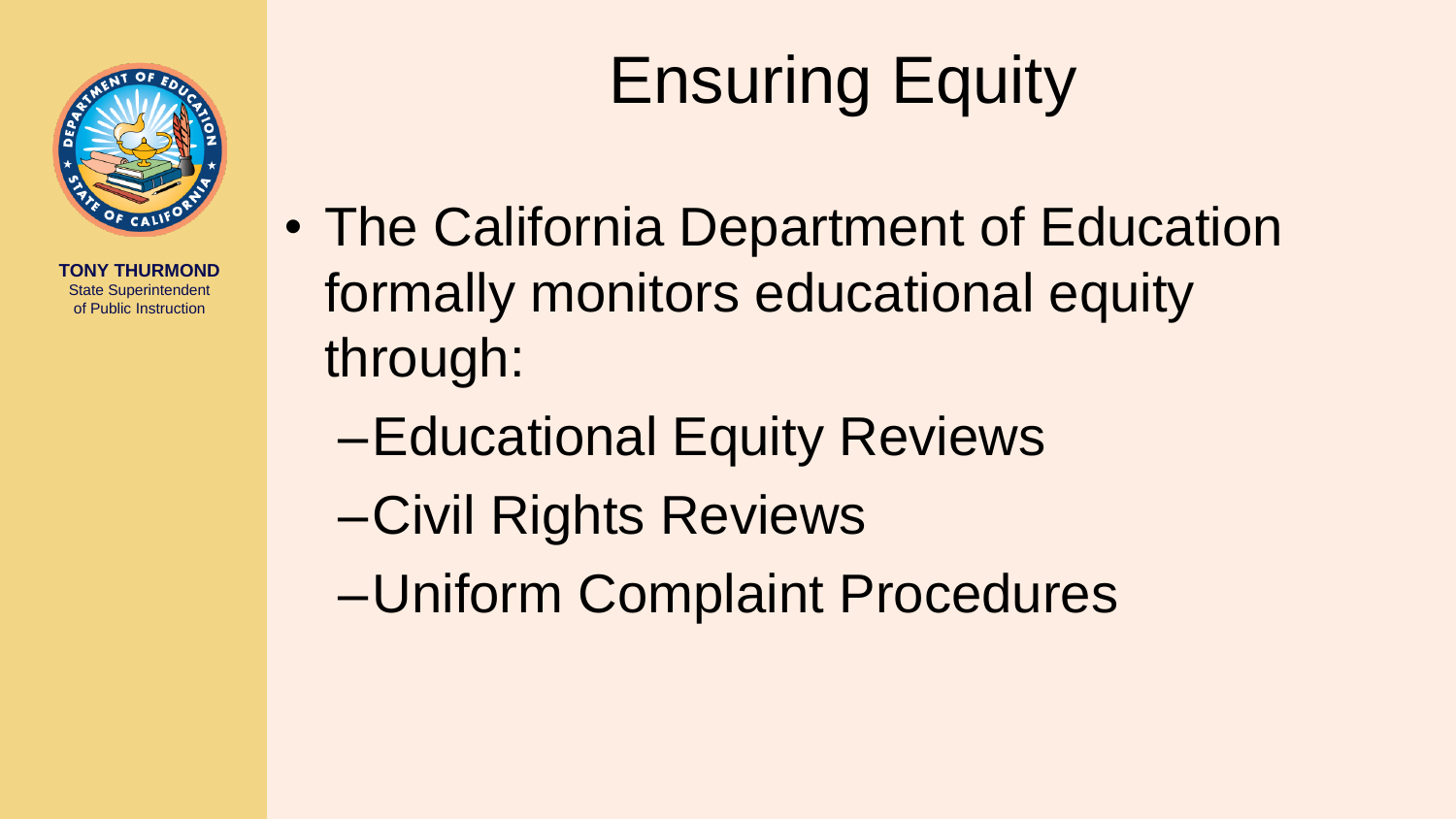

### Gender Equity in California STEM **Education**



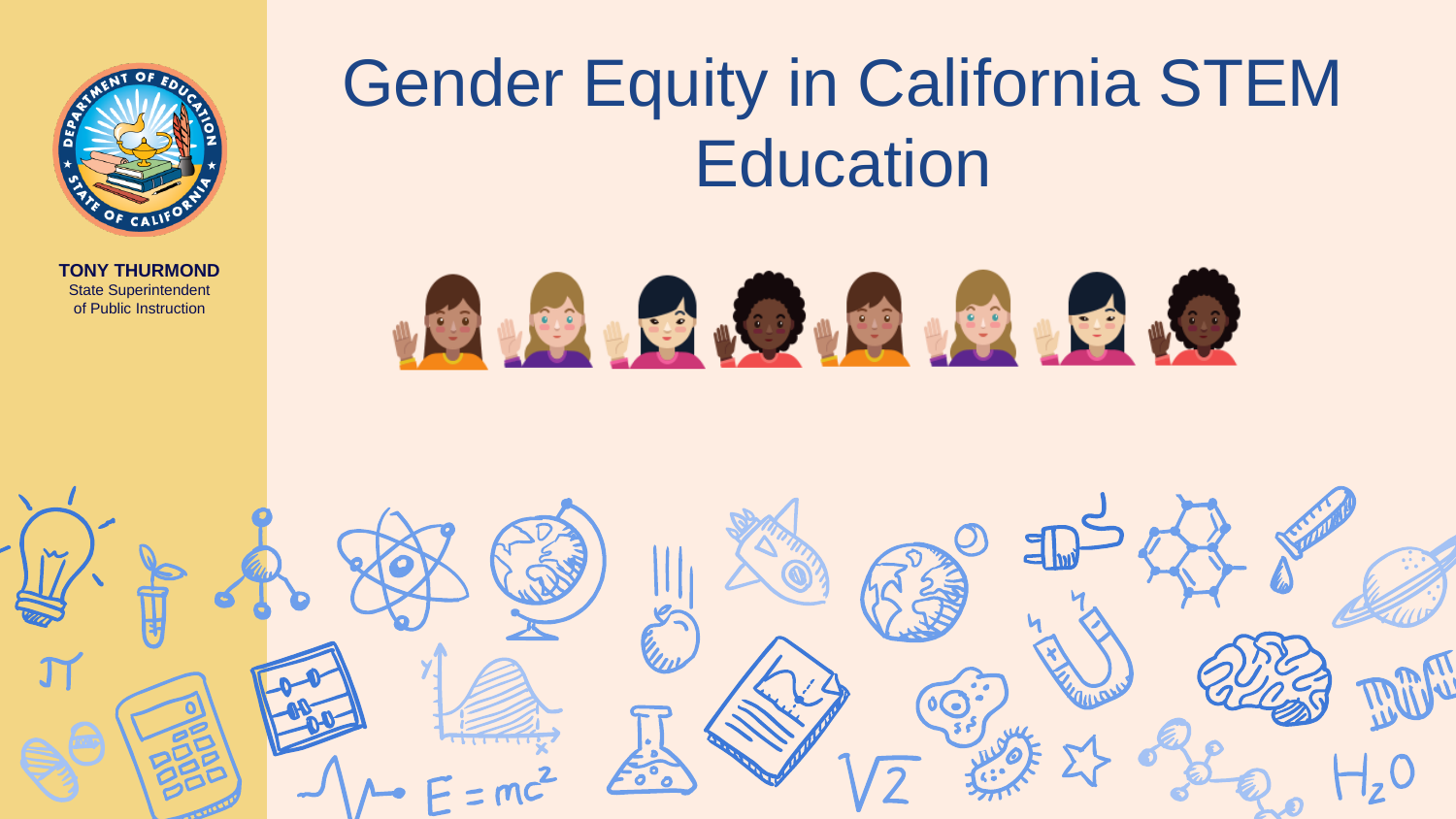

## Women in the Workforce

**"Women make up half of the total U.S. college-edcuated workforce, but only 29% of the science and engineering workforce."**

**Source:** *National Girls Collaborative Project (2019) <https://ngcproject.org/statistics>*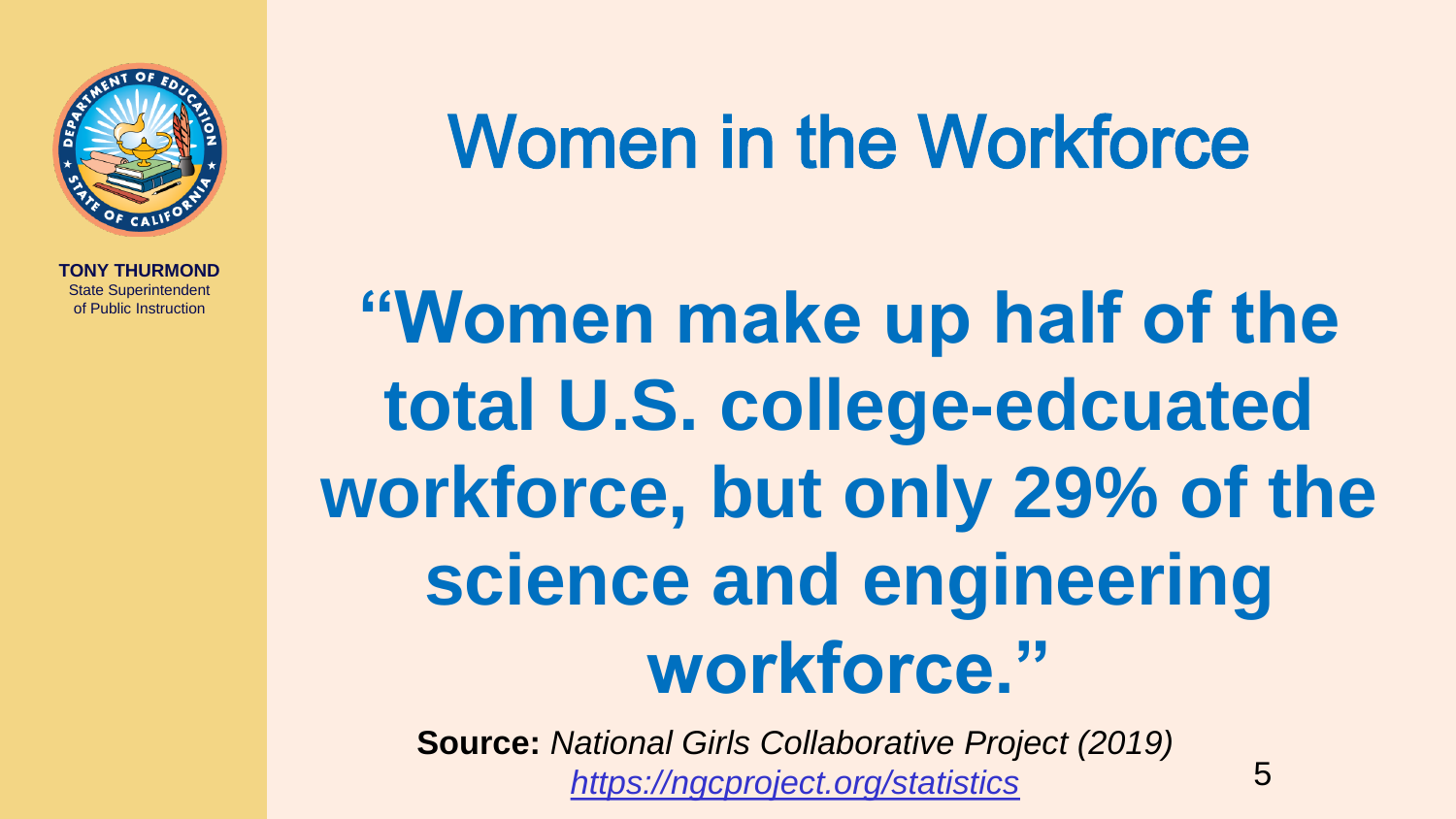



## California Science Framework

- Ch. 10 Access and Equity
- Many of California's teachers, schools, and districts have embraced approaches to positively impacting the achievement of girls.
- The framework can be used to increase girls' self-efficacy in science and engineering which can be critical in developing their pursuit of careers in science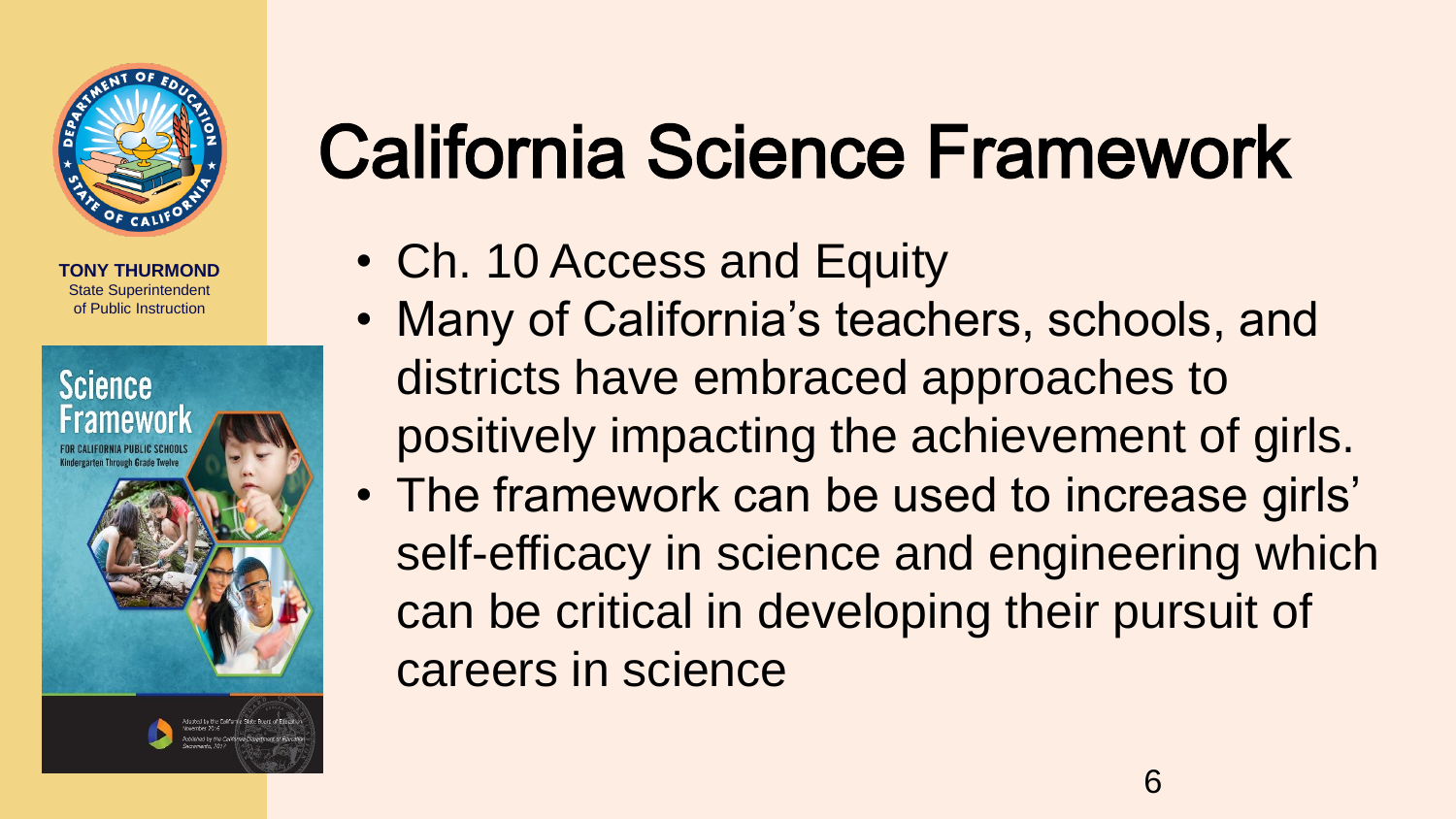

#### Guidance to Teachers from the Framework

- Intentionally position girls in leadership positions during group work
- Convey positive messages about the competencies of girls and young women
- Intentionally highlight and/ or provide access for all K-12 students to women role models and mentors in STEM fields.
- Critically and continuously self-assess how they ensure that their female students have equal opportunities to participate.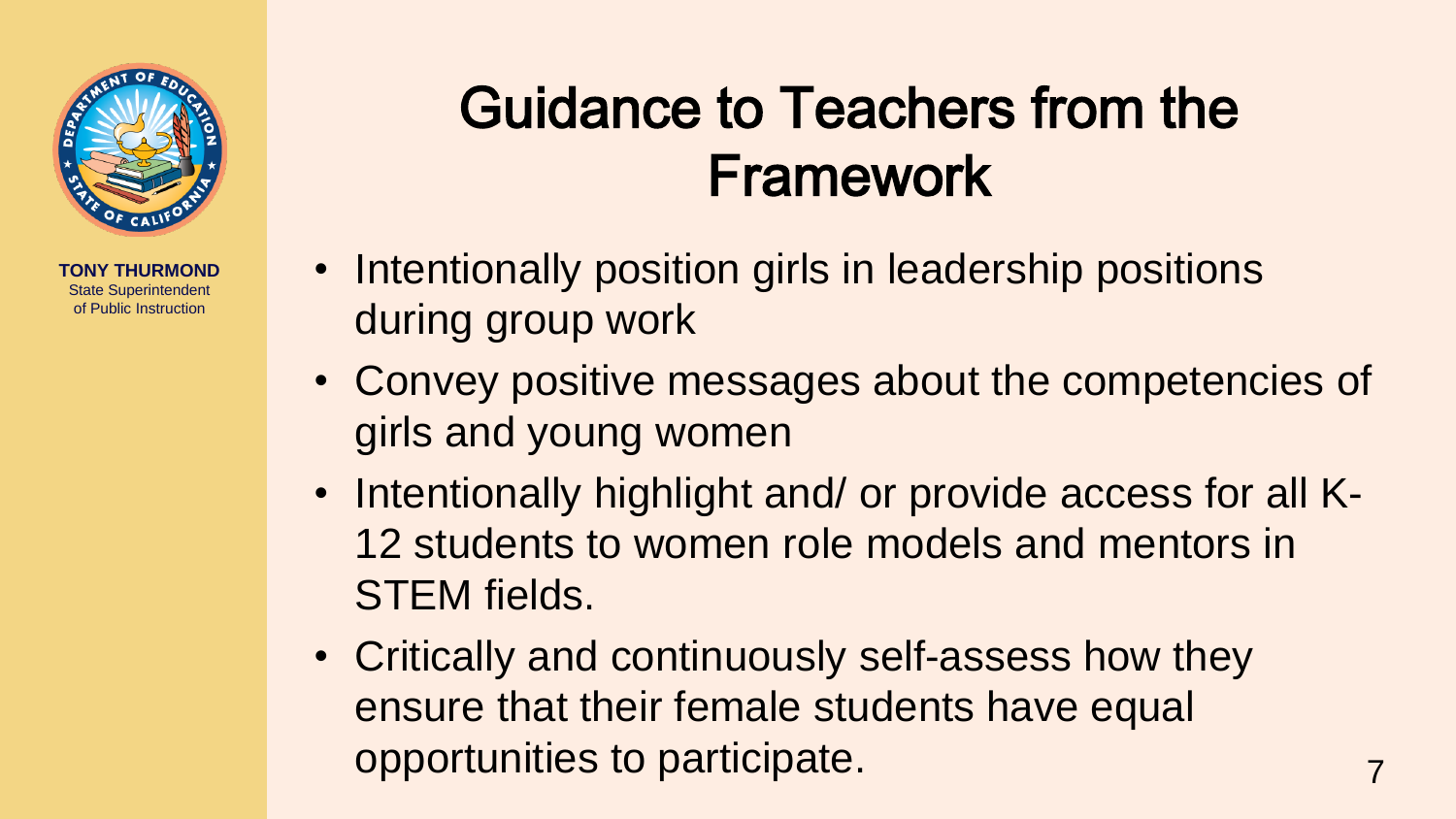

#### Expanded Learning Opportunities for Girls



- Inspiration for STEM-related goals is often related to expanded learning opportunities where girls positively experience science.
	- Engaging Girls in STEM Town Halls at LACOE, SJCOE, and Riverside COE
	- Mother/ Daughter Science Camp in Merced **County**